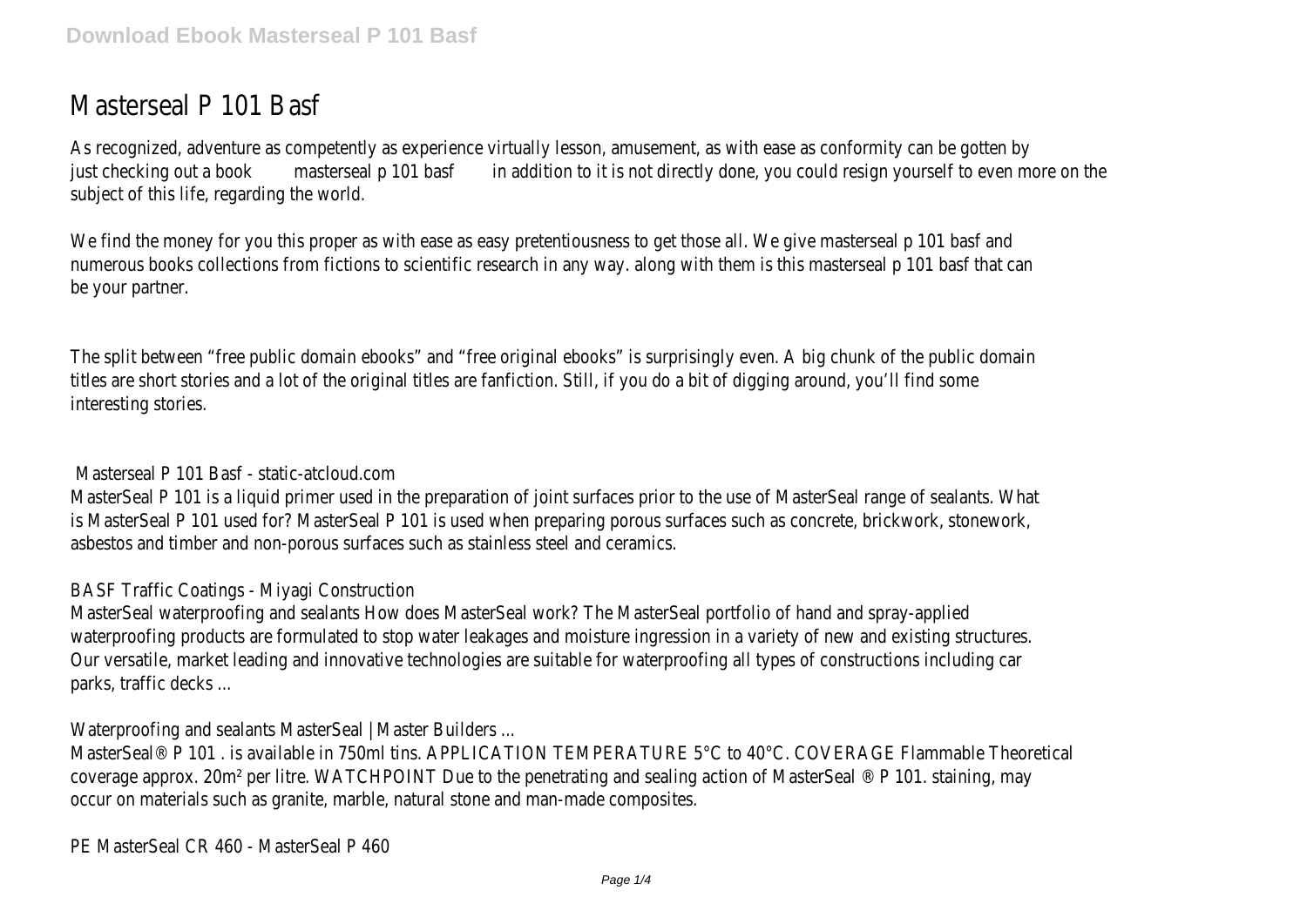MasterSeal NP 150, formerly Sonolastic 150 with VLM Technology, is a high performance, very sag, fast-curing, hybrid sealant. Masterseal NP 150, formerly Sonolastic 150 with VLM Technology results in a long-lasting bond. NP 150 is a low modulus to accommodate for joint movement (1

BASF MasterSeal NP 100 High Performance Hybrid Sealant 10 ...

BASF MasterSeal 7000 CR 360° Protection for Extreme Conditions MasterSeal 7000 CR is the protection system with a unique combination of application and performance properties that me wastewater environments.

Liquid primer for joint surfaces | MasterSeal P 101

MasterSeal P 101 - A primers for use with masterSeal series sealants Formerly MASTERFLEX PI MasterSeal P 101 is used when preparing porous surfaces, such as concrete, brickwork, stonew Information

Masterseal P 101 Basf

MasterSeal P ® 101 (Formerly known as MASTERFLEX PRIMER NO. 1) BASF CC-EG/Seal P 101 STATEMENT All products manufactured by BASF Egypt, or imported from BASF affiliate companie to procedures certified to conform to the quality, environment, health &

BASF MasterSeal 7000 CR 360° Protection for extreme condition

Use MasterSeal P 179. • Certain architectural metal finishes may require priming with MasterS responsibility to check the adhesion of the cured sealant on typical test joints at the project site Refer to the technical data guides for MasterSeal P 179 and MasterSeal P 733. 2.

MasterSeal P 101 - BASF Construction Chemicals South Africa

MasterSeal P 101 is a liquid primer used in the preparation of joint surfaces prior to the use of is MasterSeal P 101 used for? MasterSeal P 101 is used when preparing porous surfaces such asbestos and timber and non-porous surfaces such as stainless steel and ceramics.

MasterSeal Vehicular Traffic 1500 - North America

How does MasterSeal P 101 work? MasterSeal P 101 is a liquid primer used in the preparation MasterSeal range of sealants. What is MasterSeal P 101 used for? MasterS Get 10% OFF your account +971 4 3348881 info@qconworld.com. Store ...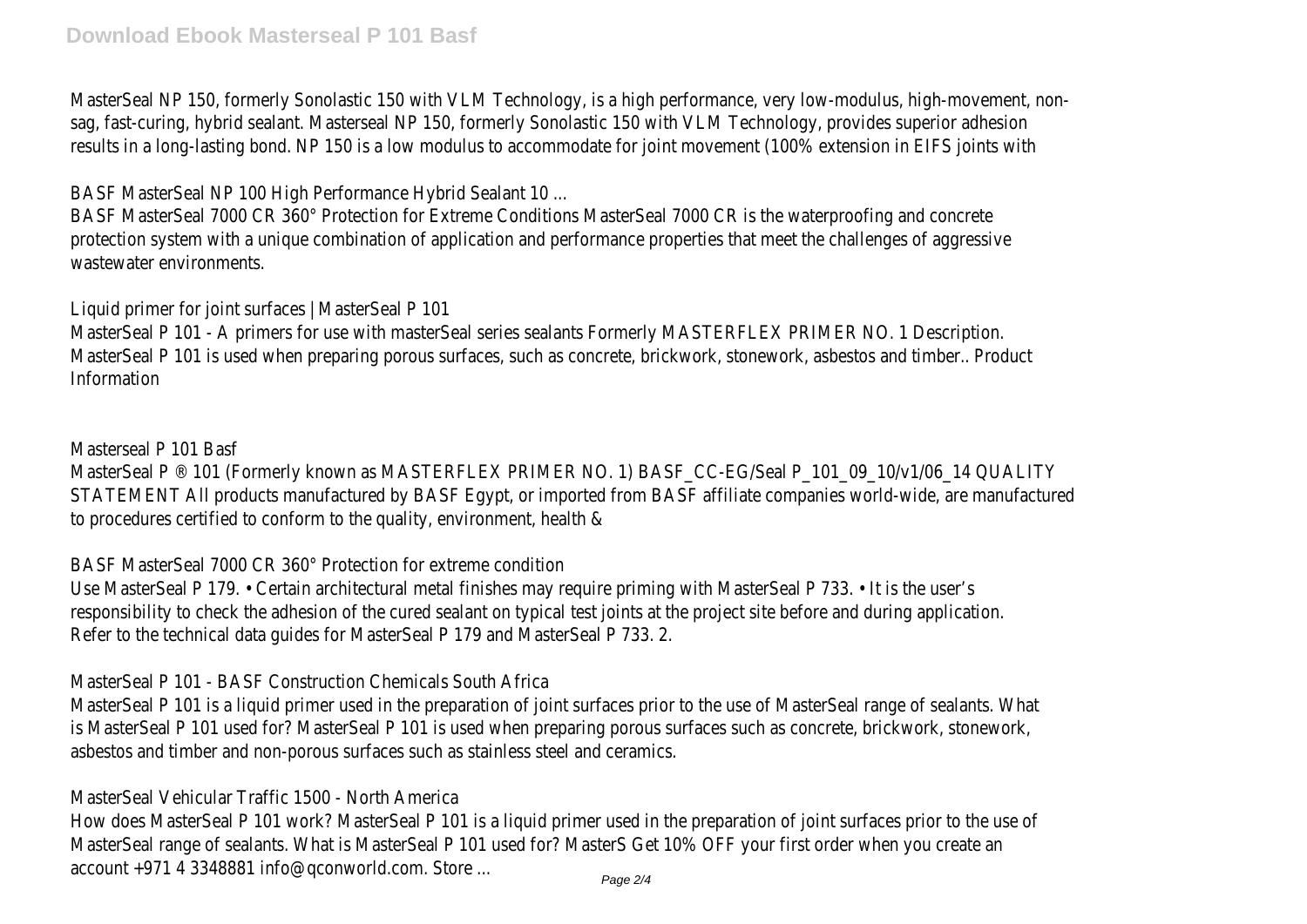MasterSeal P 101 - Master Builders Solutions

MasterSeal P 101 - An universal modified silane primer for use with MasterSeal 470 and SONO Masterflex Primer No. 1. A liquid primer used in the preparation of joint surfaces prior to the use

MasterSeal P 101 - Pretoria Construction Chemicals

repairs are required, MasterSeal 350 can be used to repair patches up to 1.5" in depth when u refer to the MasterSeal 350 Technical Data Guide for proper application techniques. 3.All units pot life. Master Builders Solutions by BASF www.master-builders-solutions.basf.us

MasterSeal P 101 | Joint surfaces liquid primer

MasterSeal P 101 is available in 750-ml tins. APPLICATION TEMPERATURE 5°C to 40°C. COVERA 20m<sup>2</sup> per litre. WATCHPOINT Due to the penetrating and sealing action of MasterSeal P 101, st as granite, marble, natural stone and man made composites. If in doubt consult

MasterSeal P 770 - BASF

BASF MasterSeal NP 100 is formulated with unique BASF polymers that allow for versatile adhesion to a variety of substrates while a variety of substrates while and substrates while a variety of substrates while a variety o accommodating high movement and providing long term durability. MasterSeal NP 100 is a high movement, non-sag, fast curing, ready-to-use hybrid sealant. It combines the best qualities of or

MasterSeal P 101 - Master Builders Solutions MasterSeal P 101 is a liquid primer used in the preparation of joint surfaces prior to the use of

MasterSeal P 101 - qconinternational.com

MasterSeal® P 770 Two-component primer based on Xolutec - Technology for MasterSeal Syst is a two component primer based on Xolutec - Technology, providing high substrate penetration the subsequent MasterSeal systems, e.g. MasterSeal 7000 CR. Xolutec™ a new dimension in du

MasterSeal P 101 - Egypt

Acces PDF Masterseal P 101 Basf MasterSeal P 101 - North America MasterSeal P 101 is a liqu joint surfaces prior to the use of MasterSeal range of sealants. What is MasterSeal P 101 used preparing porous surfaces such as concrete, brickwork, stonework, Page 7/28

7 Sealants - Coastal